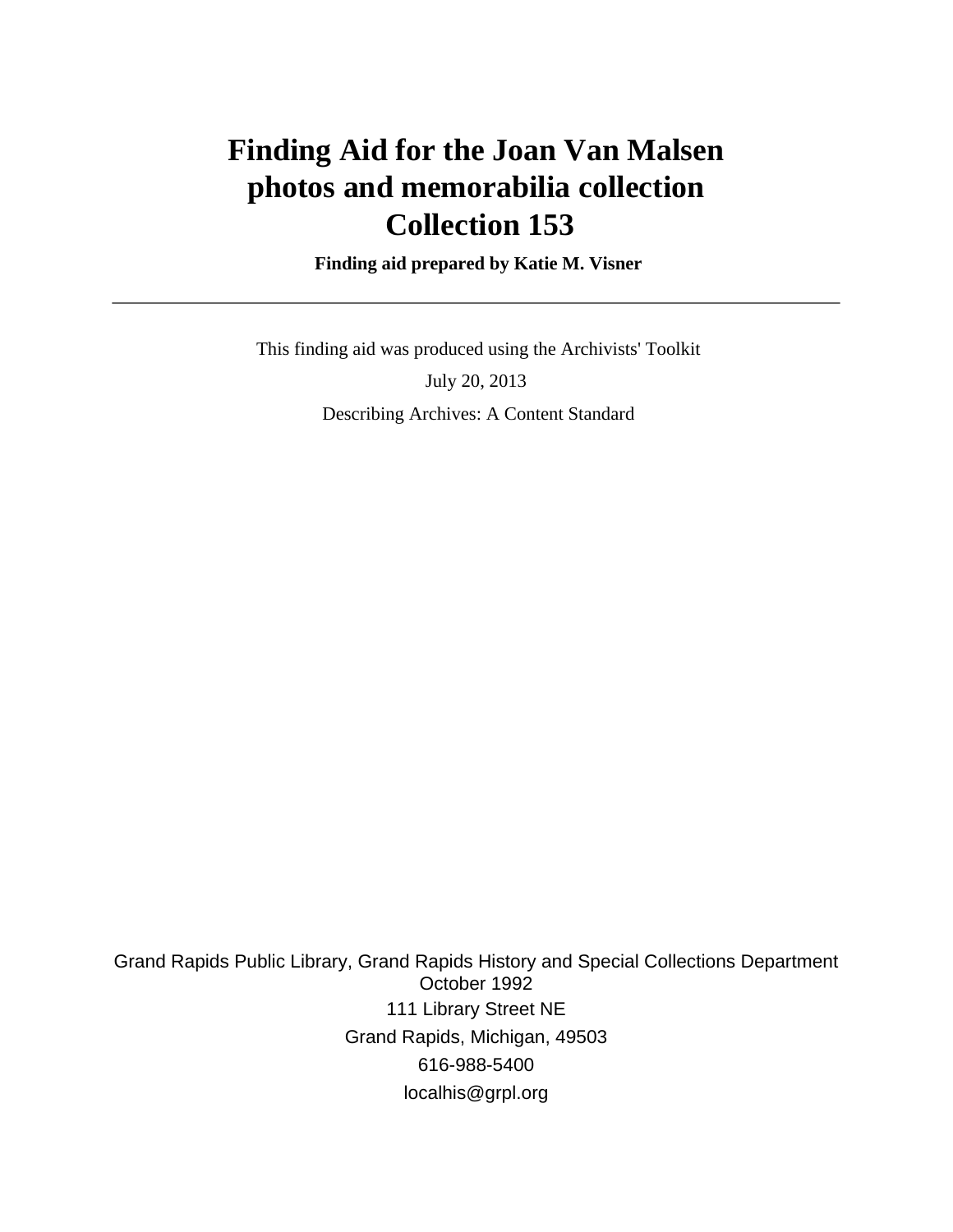## **Table of Contents**

 $\overline{\phantom{a}}$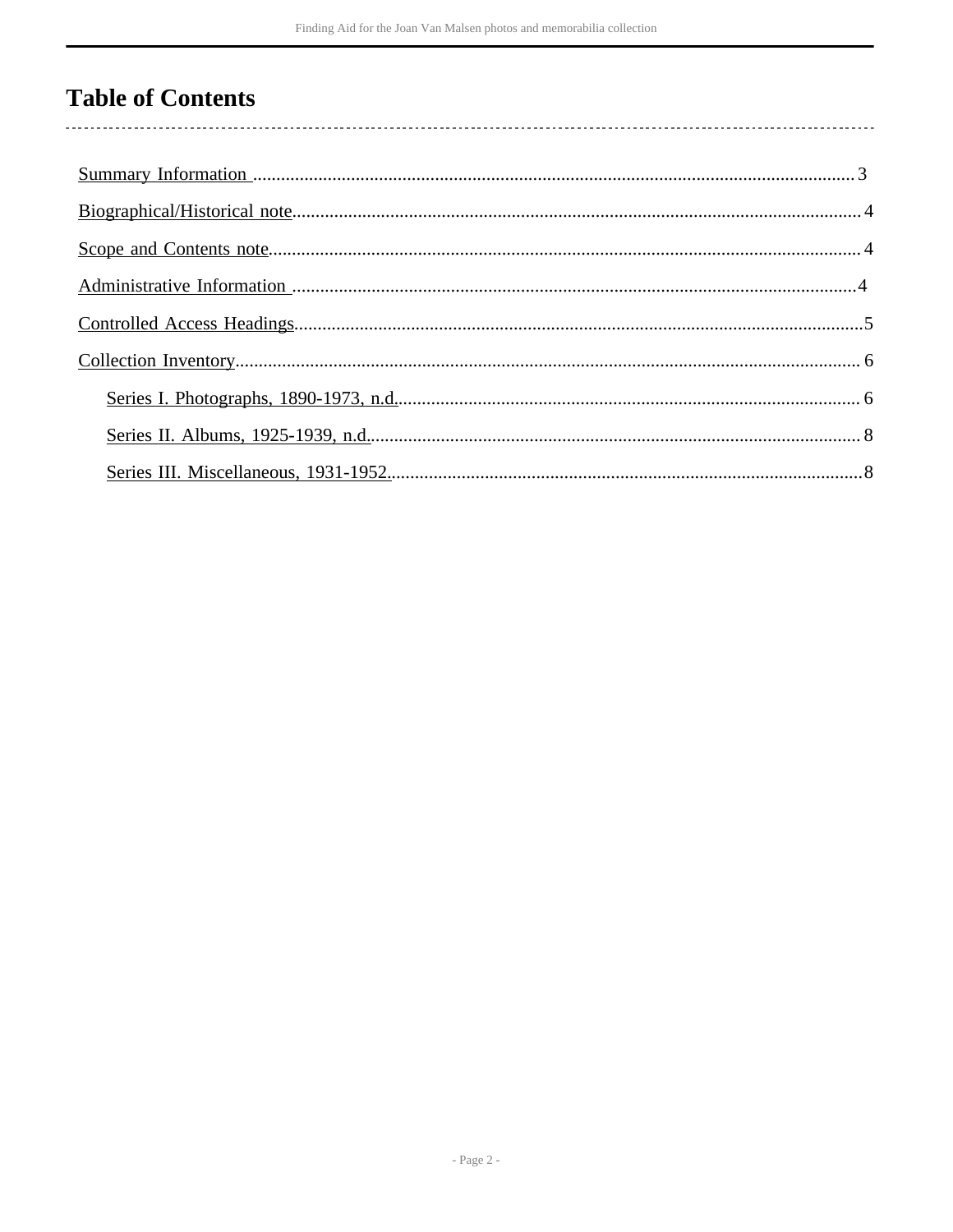## <span id="page-2-0"></span>**Summary Information**

| <b>Repository</b> | Grand Rapids Public Library, Grand Rapids History and Special<br><b>Collections Department</b>                                                                                                                                                                                                                         |
|-------------------|------------------------------------------------------------------------------------------------------------------------------------------------------------------------------------------------------------------------------------------------------------------------------------------------------------------------|
| <b>Title</b>      | Joan Van Malsen photos and memorabilia collection                                                                                                                                                                                                                                                                      |
| Date [inclusive]  | 1890-1975                                                                                                                                                                                                                                                                                                              |
| <b>Extent</b>     | 1.25 Linear feet Two boxes                                                                                                                                                                                                                                                                                             |
| Language          | English                                                                                                                                                                                                                                                                                                                |
| <b>Abstract</b>   | The Van Malsen family emigrated from the Netherlands to Grand Rapids,<br>Michigan around 1900. This collection includes photographs, diplomas,<br>religious articles and photograph albums collected by Joan Van Malsen.<br>The photographs are mainly of the Van Malsen, Bradford, Luttel and<br>VanderWall families. |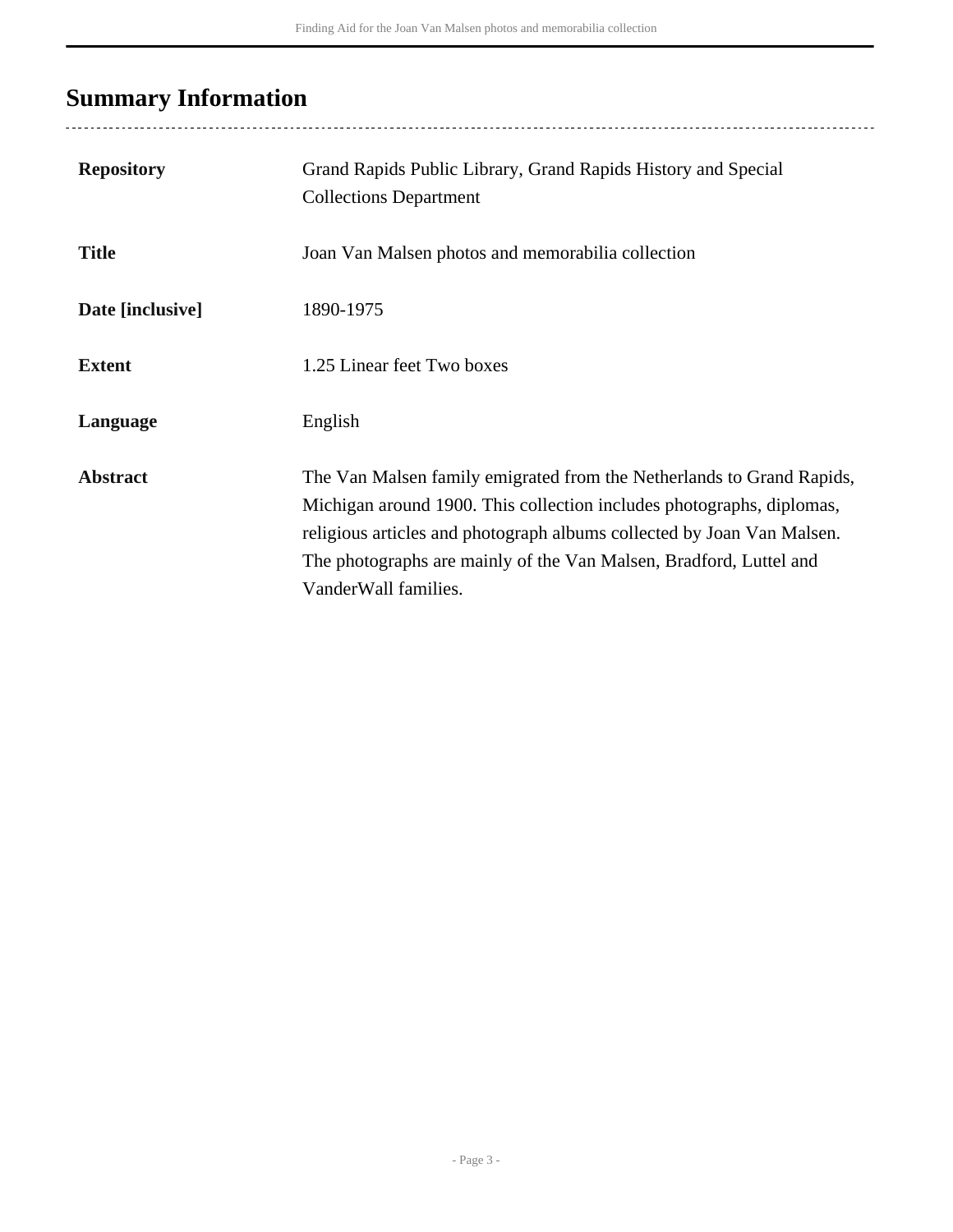### <span id="page-3-0"></span>**Biographical/Historical note**

The Van Malsen family emigrated from the Netherlands to Grand Rapids around the turn of the century. Marts (also known as Martin) and his sister Sara were born in the Netherlands, perhaps near The Hague, and grew up in Grand Rapids. Marts married Jeannette Vander Wall, while Sara married Len Bradford.

Marts and Jeannette Van Malsen lived at 611 Leonard Street for most of their married lives. Their daughter, Joan Van Malsen graduated from Creston High School in 1944 and later became a Medical Research Librarian.

Sara and Len Bradford had a daughter Nell who married Ray Luttel. They had two daughters, Virginia and Louise. Virginia married John VanderWall and had three children: Sharon, Linda, and Stephan. They moved to California and Virginia died on August 15, 1973 at the age of 40.

### <span id="page-3-1"></span>**Scope and Contents note**

Contains photographs, diplomas and religious articles. The photographs feature the Van Malsen, Luttel, VanderWall and Bradford families. The diplomas are Joan Van Malsen's from Creston High School and from her Medical Record Librarian programs. The religious articles are also Joan's. More pictures of the Van Malsen family and friends are included in the photo albums. There are also pictures of the 1939 eighth grade girls of Creston High School.

### <span id="page-3-2"></span>**Administrative Information**

**Publication Information**

Grand Rapids Public Library, Grand Rapids History and Special Collections Department October 1992

#### **Immediate Source of Acquisition note**

Judy Lloyd, December 14, 1984; accession number 1986.154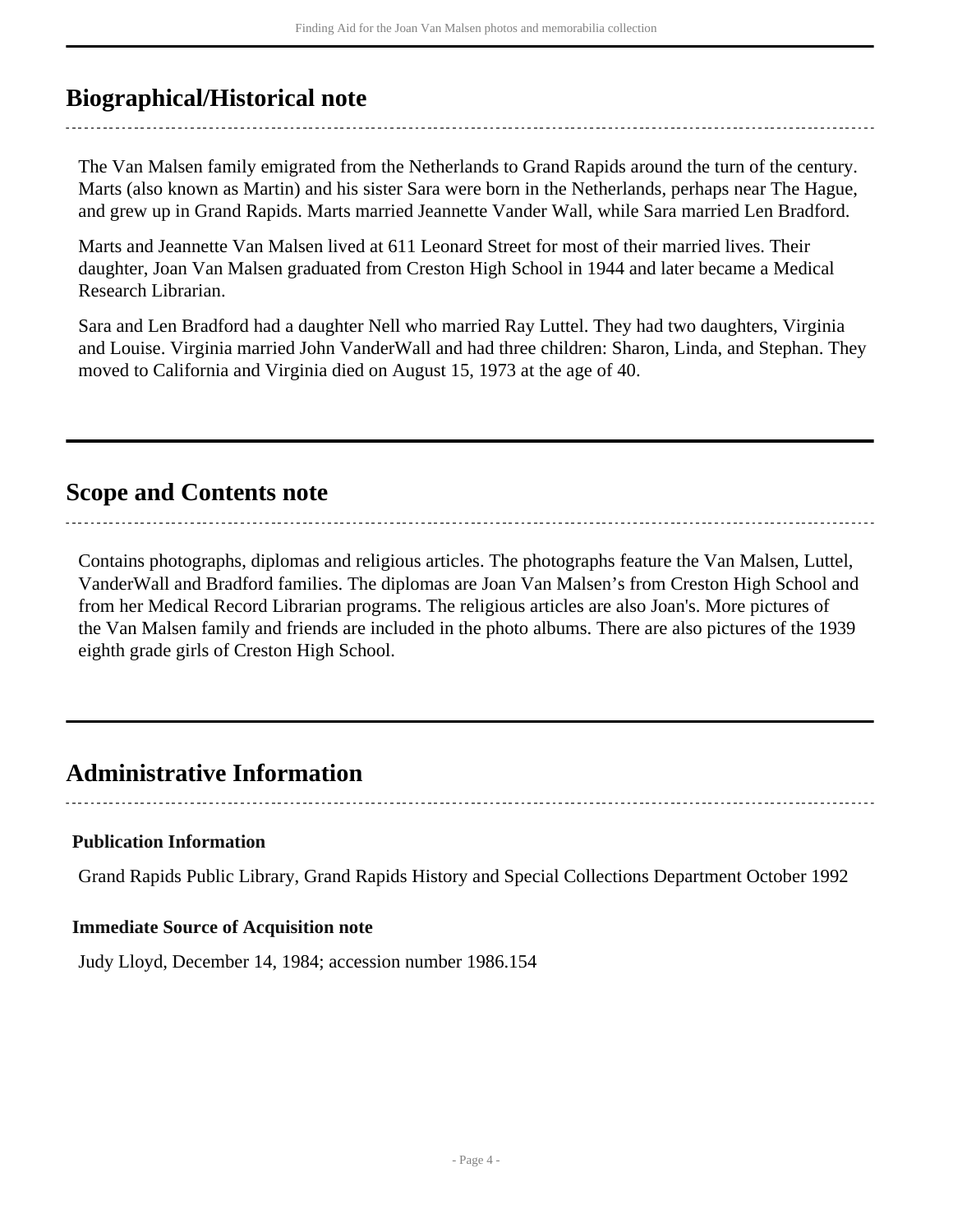### <span id="page-4-0"></span>**Controlled Access Headings**

#### **Family Name(s)**

- Bradford
- Luttel

 $\overline{a}$ 

- Van Malsen
- Vander Wall

#### **Genre(s)**

• family papers

#### **Geographic Name(s)**

• Grand Rapids (Mich.) -- History

#### **Subject(s)**

• Immigrants -- Michigan -- Grand Rapids -- History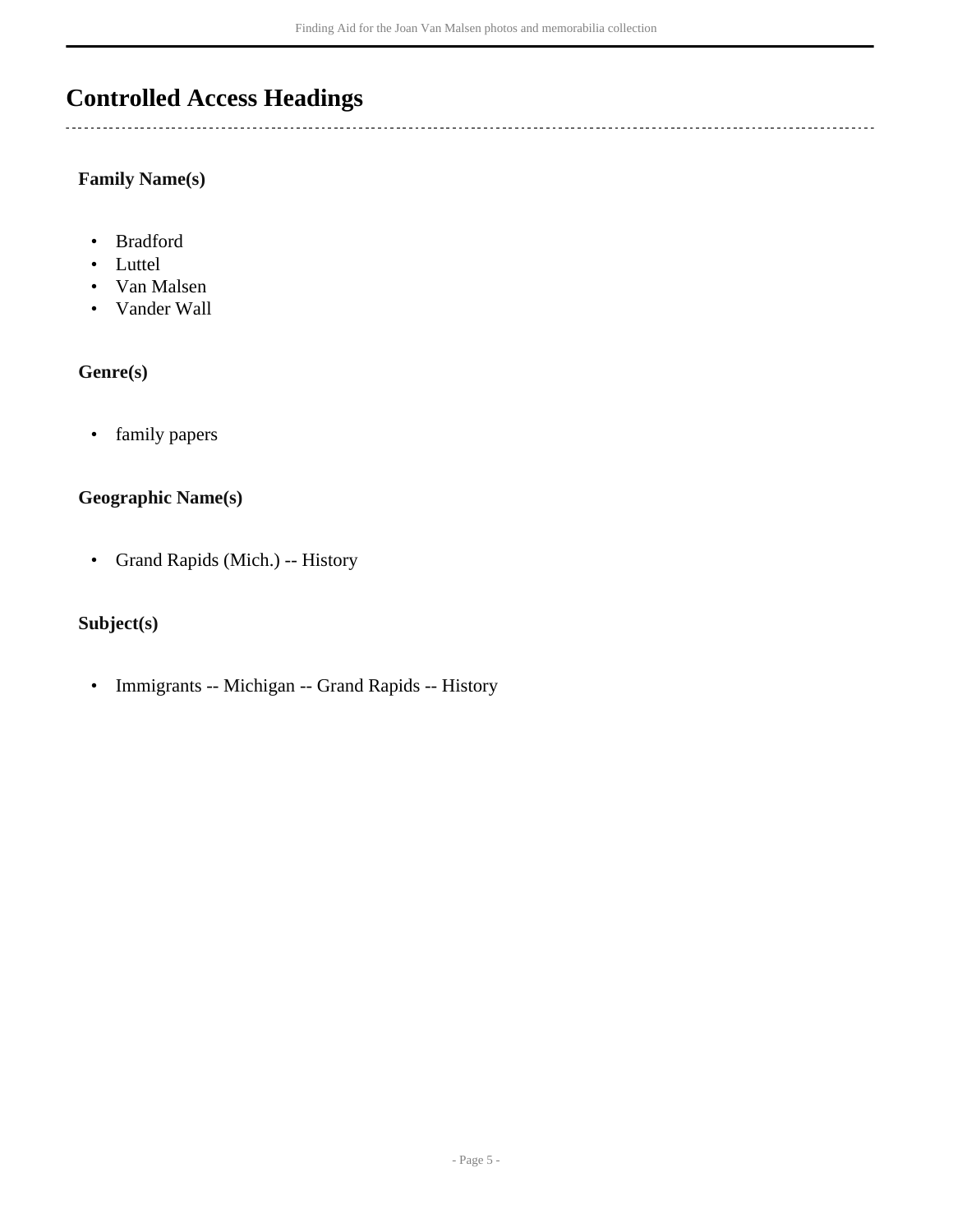## <span id="page-5-0"></span>**Collection Inventory**

<span id="page-5-1"></span>**Series I. Photographs, 1890-1973, n.d.** 

#### **Bradford Family**

|                                                              | <b>Box</b>   | Folder         |
|--------------------------------------------------------------|--------------|----------------|
| Wedding - Willard and Audrey, 1937. (6)                      | $\mathbf{1}$ | $\mathbf{1}$   |
| Family members, 1940-1946, n.d. (7)                          | $\mathbf{1}$ | $\overline{2}$ |
| Luttel Family                                                | $\mathbf{1}$ | $\overline{2}$ |
| Nelle, 1935, n.d. (15)                                       | $\mathbf{1}$ | 3              |
| Virginia, 1946-1952, n.d. (9)                                | $\mathbf{1}$ | $\overline{4}$ |
| Family - Ray, Nelle, Virginia, and Louise 1935-70, n.d. (26) | $\mathbf{1}$ | 5              |
| Van Malsen Family                                            | $\mathbf{1}$ | 5              |
| Jeannette, 1890-1955, n.d. (6)                               | $\mathbf{1}$ | 6              |
| Joan, 1932-1974, n.d. (9)                                    | $\mathbf{1}$ | $\tau$         |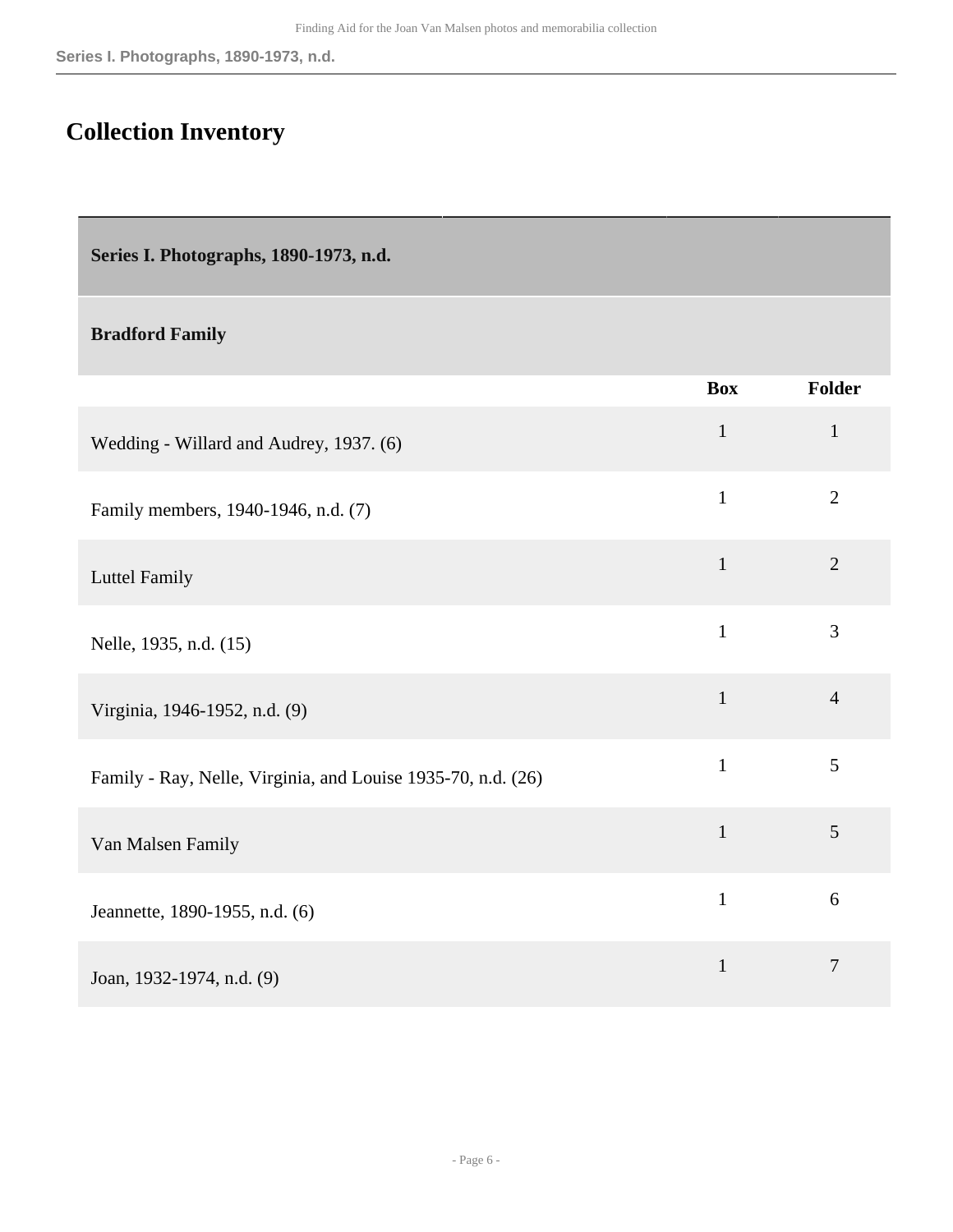| Martin, 1923, n.d. (3)                                                               | $\mathbf{1}$ | 8             |
|--------------------------------------------------------------------------------------|--------------|---------------|
| Neal, 1955. (1)                                                                      | $\mathbf{1}$ | 9             |
| Family members, 1890-1975, n.d. (23)                                                 | $\mathbf{1}$ | 10            |
| Family members, 1890-1975 cont. (15)                                                 | $\mathbf{1}$ | 11            |
| <b>VanderWall Family</b>                                                             |              |               |
|                                                                                      | <b>Box</b>   | <b>Folder</b> |
| Family members, 1900-1973 (including: Virginia, Sharon, Linda, and<br>Stephan). (24) | $\mathbf{1}$ | 12            |
| People. Groups, n.d. (2)                                                             | $\mathbf{1}$ | 13            |
| People. Unidentified. 1939-1968. (15)                                                | $\mathbf{1}$ | 14            |
| People. Unidentified, n.d. (14)                                                      | $\mathbf{1}$ | 15            |
| <b>Miscellaneous Photos</b>                                                          |              |               |
|                                                                                      | <b>Box</b>   | Folder        |
| Church interior, n.d. Color                                                          | $\mathbf{1}$ | 16            |
| C&O car ferry Fredrico, n.d. [color photocard]                                       | $\mathbf{1}$ | 16            |